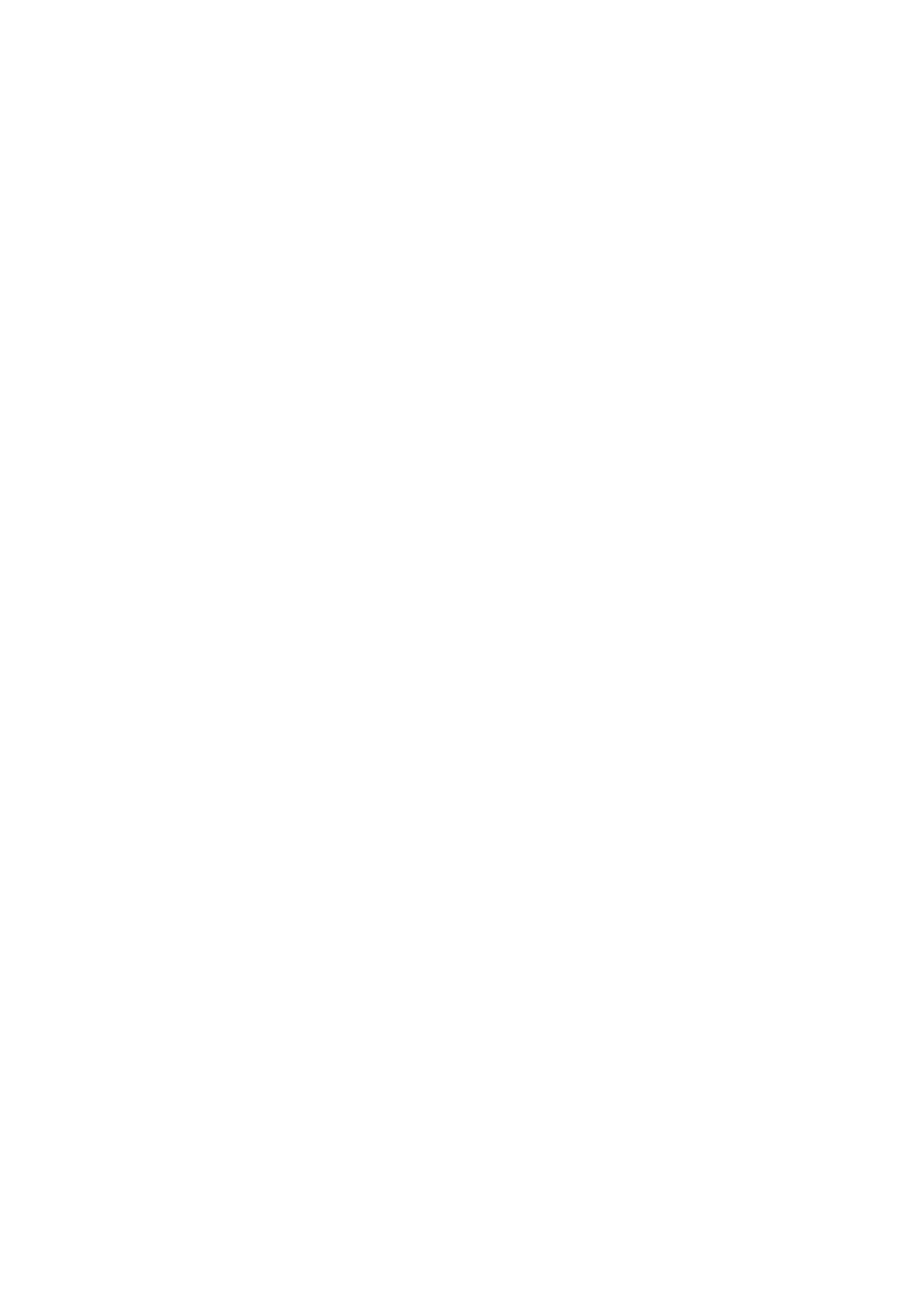

# **POLICY: TENURE**

All reference to 'we', 'our' or 'us' in this Policy should be read as meaning Sandbourne Housing Association.

## **1. Purpose and aim of the Policy**

- 1.1 This Policy forms part of our overall approach to allocating our properties to those who need them.
- 1.2 To make effective use of our housing stock we will normally only offer the form of tenure compatible with the purpose of the housing provided. In doing so we will take into account the needs of individual households, the need to develop and maintain community sustainability and any regulatory requirements.
- 1.3 Our Tenure Policy is intended to:
- 1.3.1 ensure that our tenancies are granted in a consistent, transparent and fair way
- 1.3.2 make the best use of our social housing stock
- 1.3.3 respond to the changing demands on our services
- 1.3.4 ensure we co-operate with local authority partners in the development of their own tenure strategies
- 1.3.5 ensure our compliance with all legal and regulatory requirements and standards.

#### **2. Our tenancies**

- 2.1 We have four types of tenancy: assured, assured shorthold, secure and starter tenancies, of these, secure tenancies are no longer offered.
- 2.2 Secure Tenancy
- 2.2.1 We have a very small number of secure tenancies that were granted under earlier housing legislation (four as at October 2018). This type of tenancy is no longer available to our new tenants. Unless our remaining secure tenants breach the tenancy conditions, they will usually be able to stay in their homes for the rest of their lives.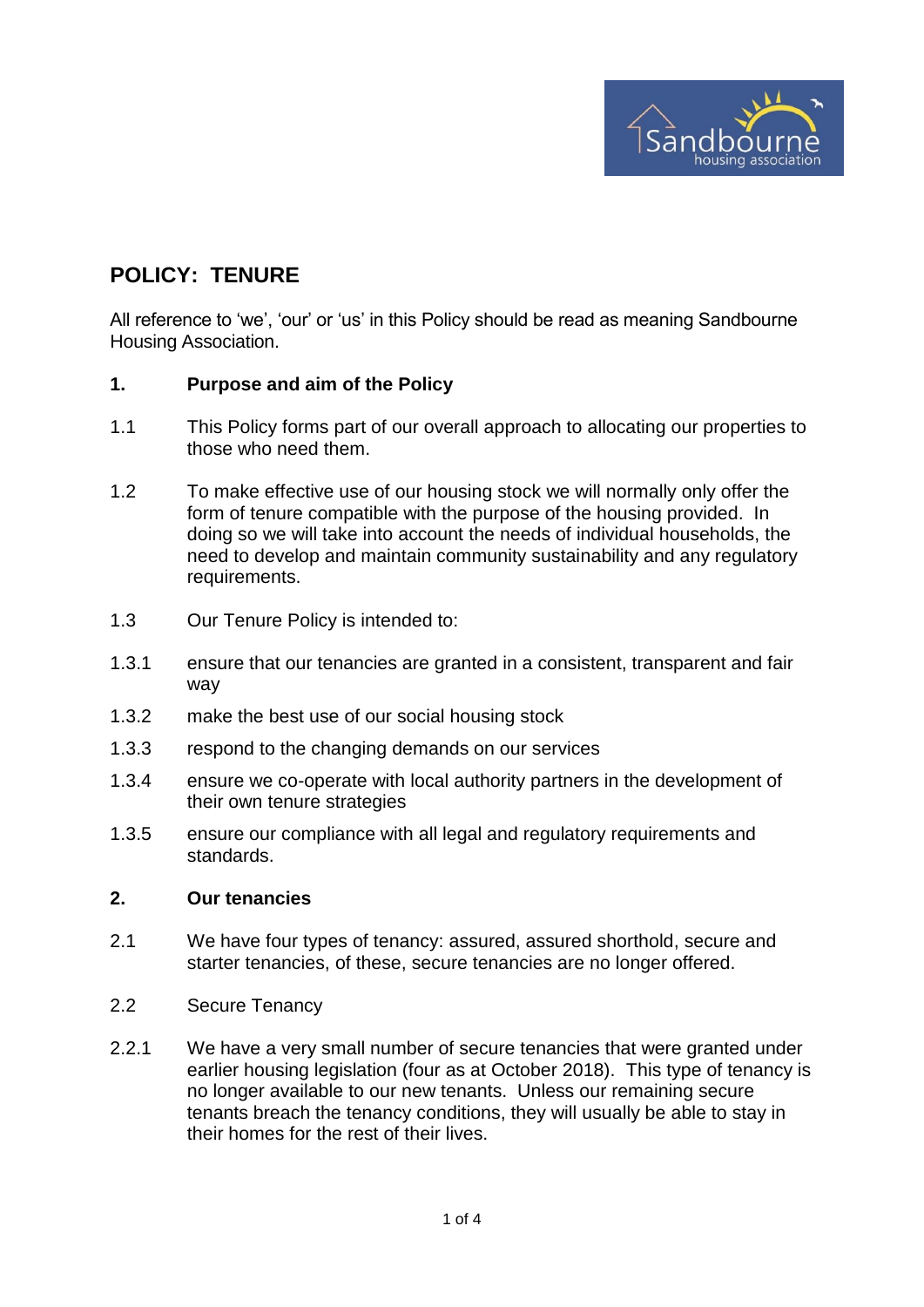- 2.3 Assured (Non-Shorthold) Tenancy
- 2.3.1 These are permanent tenancies that are automatic after a starter tenancy period has expired.
- 2.3.2 Providing an assured tenant does not breach the tenancy conditions, they will usually be able to stay in their home for the rest of their life. If they transfer to another of our properties, they will be granted a starter tenancy.
- 2.4 Assured Shorthold Tenancy
- 2.4.1 An assured shorthold tenancy is a rolling weekly tenancy which can be ended at any time after six months from the start of the tenancy upon us giving two months' notice.
- 2.4.2 These tenancies are normally used only at our extra care properties where, due to the specialist needs that they cater for, it would not be appropriate to grant a permanent (assured) tenancy.
- 2.4.3 We will normally only end an assured shorthold tenancy if we get a court order for possession on the basis that:
- 2.4.3.1 we have served two months' notice requiring possession under Section 21 of the Housing Act 1988 (as amended by the Housing Act 1996). If we commence possession proceedings after serving notice requiring possession, the earliest date on which any order for possession made by the court can take effect is six months from the start of the tenancy; or that
- 2.4.3.2 one of the grounds for possession listed in Schedule 2 of the Housing Act 1988 is satisfied (for example, rent arrears).
- 2.5 Assured Shorthold (Starter) Tenancy
- 2.5.1 All new tenants (excluding 2.3 and 2.4 above) will normally be offered an assured shorthold (starter) tenancy as a 'trial' period for 12 months from the date the tenancy started.
- 2.5.2 A starter tenancy makes it easier and quicker to evict tenants who, for example, cause nuisance and anti-social behaviour – we want our tenants to enjoy living in a safe and peaceful locality.
- 2.5.3 After a period of one year an Assured Non-Shorthold Tenancy will be automatically created unless there has been an extension or action to take possession has commenced.
- 2.5.4 We may decide to extend a starter tenancy for a further six months if there have been breaches of the tenancy agreement.

# **3. Use of tenancy type**

3.1 The nature of the tenancy we issue will be influenced by a number of factors, including: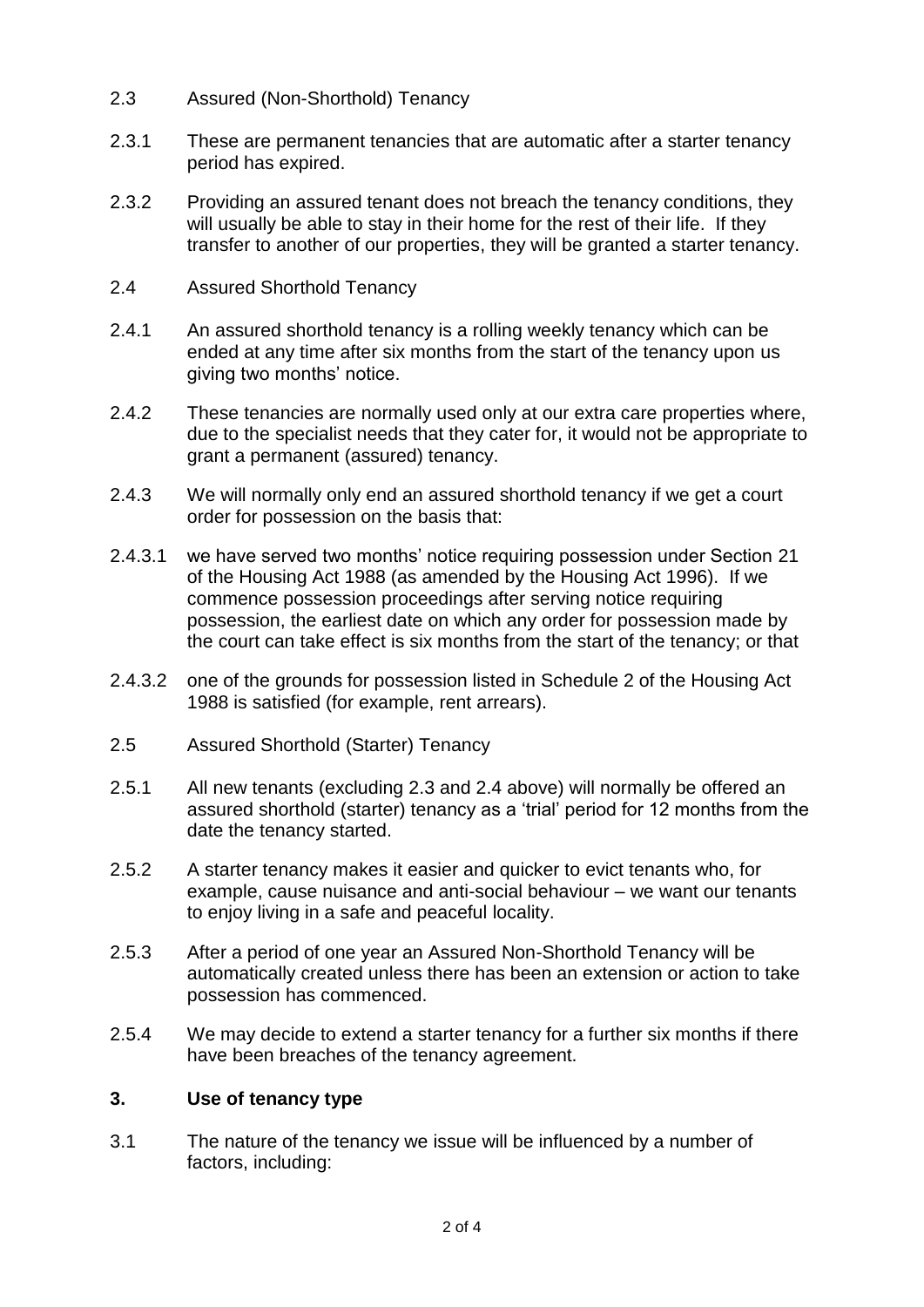- 3.1.1 The type of tenancy, if any, held immediately prior to the new tenancy being granted.
- 3.1.2 The needs of the prospective tenant which will decide the type of property to be occupied, for example, whether it will be extra care housing.
- 3.1.3 Any restrictions arising from nomination agreements, planning consents, deed title, covenants or local lettings agreements.
- 3.1.4 Where the future use of our housing is being reviewed.
- 3.1.5 Consideration will be given to regulatory guidance.

# **4. Tenancy agreements**

- 4.1 We offer standardised forms of each tenancy type. The standard form of tenancy will be written in language that is easy to understand and that sets out clearly the rights and obligations of both landlord and tenant. All tenants will be issued with a copy of the tenancy agreement at the start of the tenancy and will have the important terms of the tenancy explained to them at the sign-up meeting.
- 4.2 Tenancy monitoring
- 4.2.1 We will monitor that tenancies are being conducted in a satisfactory way and that there are no breaches of tenancy.
- 4.2.2 We will normally contact all new tenants within six weeks after the start of their tenancy. We will seek to ensure that tenants are able to sustain their tenancy and we will normally take steps to offer advice through our own staff or signpost tenants to appropriate agencies for support, where necessary.
- 4.3 Succession
- 4.3.1 A tenancy does not automatically end when a tenant dies. Legally, a tenancy counts as property and can be passed on to a husband, wife or civil partner through a process called 'succession'. Rights of succession are set out in the tenancy agreement and legislation which takes precedence. In most cases you will be able to succeed to a housing association tenancy if:
- 4.3.1.1 you are the spouse, registered civil partner or co-habitee of the tenant, and
- 4.3.1.2 the property is your only or main home, and
- 4.3.1.3 there has been no previous succession.
- 4.3.2 For assured shorthold and starter tenants, the right to succeed to the tenancy will apply only to the tenant's spouse or civil partner.